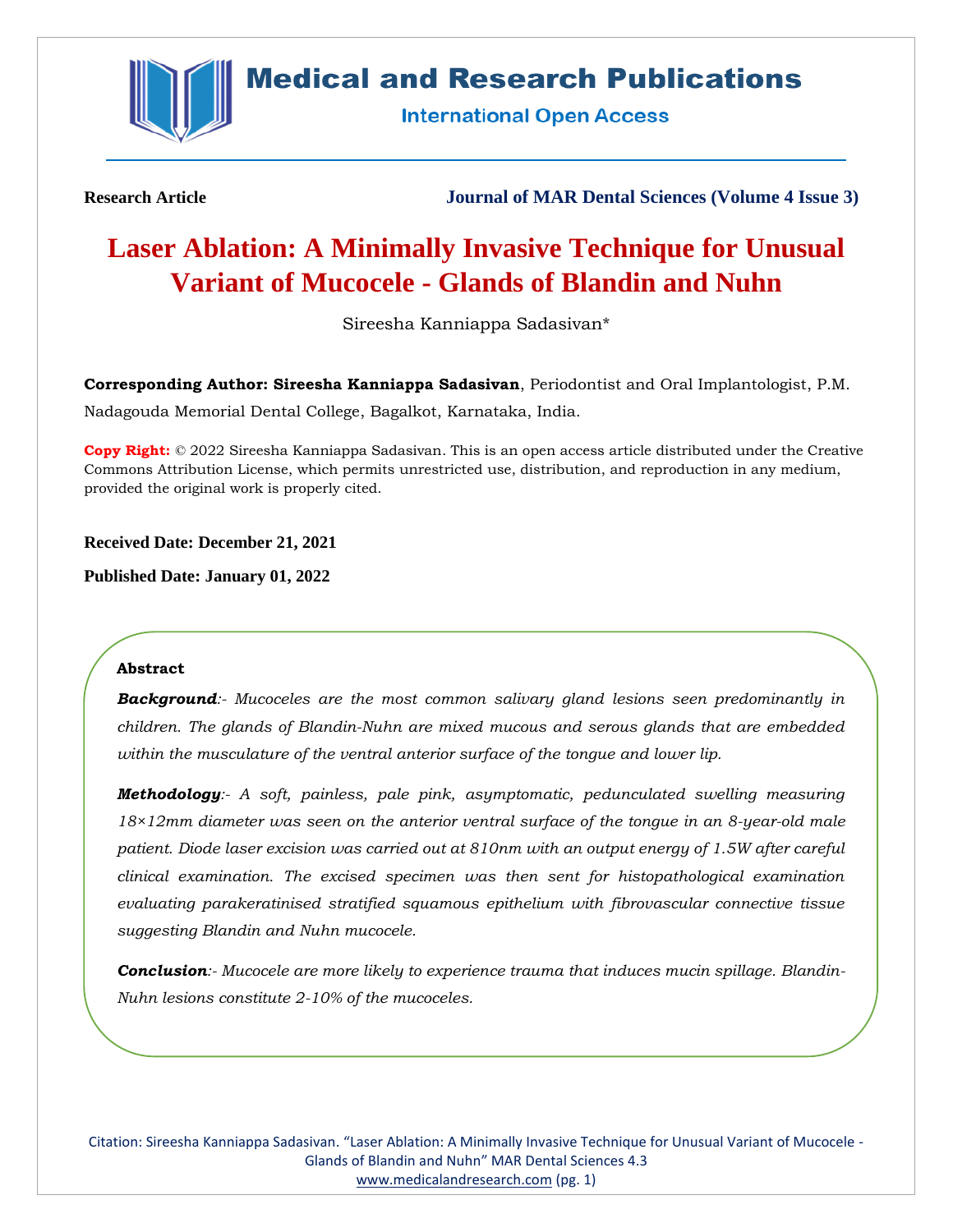#### **Introduction**

Mucocele is the most common benign soft-tissue mass present in the oral cavity. By definition, mucoceles (Latin word- "Muco" means mucous and "Coele" means cavity) are cavities filled with mucus. It is fluctuant, bluish, non-tender, submucosal swelling with normal overlying mucosa. **[**1,2**]** When it is present in the floor of the oral cavity, it is called Ranula because it resembles the vocal chords or air sacs of the frog. **[**3**]** Mucus is the secretory product of most of the salivary glands. Mucus cavity development could be due to retention/extravasation. Most of the mucus retention cysts arise at the major salivary glands orifice with the exception being the sublingual salivary gland, where only the ducts of rivini facilitate the superficial portion of the gland for cyst formation. **[**3**]** Mucous extravasation cysts arise due to leakage of fluid from ducts or acini into the surrounding tissue. **[**4**]**

Although minor salivary glands are found in most parts of the oral cavity, mucoceles occur most frequently in the lower lip as it is susceptible to trauma followed by cheek and palate. **[**2**]** It may also be seen on the ventral surface of the tongue involving glands of Blandin and Nuhn. Rarely, it is seen on the incisal gland in the anterior oral floor, retromolar pad, and upper lip. **[**3**]** Usually mucoceles measure <1.5cm diameter & superficially positioned. Rarely it is >1.5 cm in diameter and is deep.

Different treatment modalities used for the management of mucocele include surgery, laser ablation, cryosurgery, sclerotherapy, micro-marsupialization. **[**5**]** Lesions arising from deep areas such as the floor of the mouth are larger creating discomfort, difficulty in mastication, swallowing, and speech.6An unusual variant is the cervical ranula (also called plunging ranula/diving ranula) where the swelling is in the neck rather than the floor of the mouth. Mucoceles represent the 15th most common oral mucosal lesion associated with traumatic injuries which are highly prevalent in children than in adults. **[**7,8**]**

Mucoceles of the anterior lingual salivary glands (glands of Blandin and Nuhn) are relatively uncommon, with only isolated case reports and case series in the literature. This type of mucocele represents an estimated 2–8% of all mucoceles.**[**8**]** Mucocele of glands of Blandin-Nuhn was considered an uncommon lesion. **[**9-10**]**

#### **Materials and Methods**

A Male patient aged 8 years old reported to the department of Pedodontics presenting with the growth of swelling associated with the habit of rubbing the tongue. On examination, there was well-defined solitary growth on the ventral anterior surface of the tongue which measures 18×12 mm in diameter. It appeared pale pink in color, soft, pedunculated and fluctuant inconsistency, and is non-tender. (Fig 1)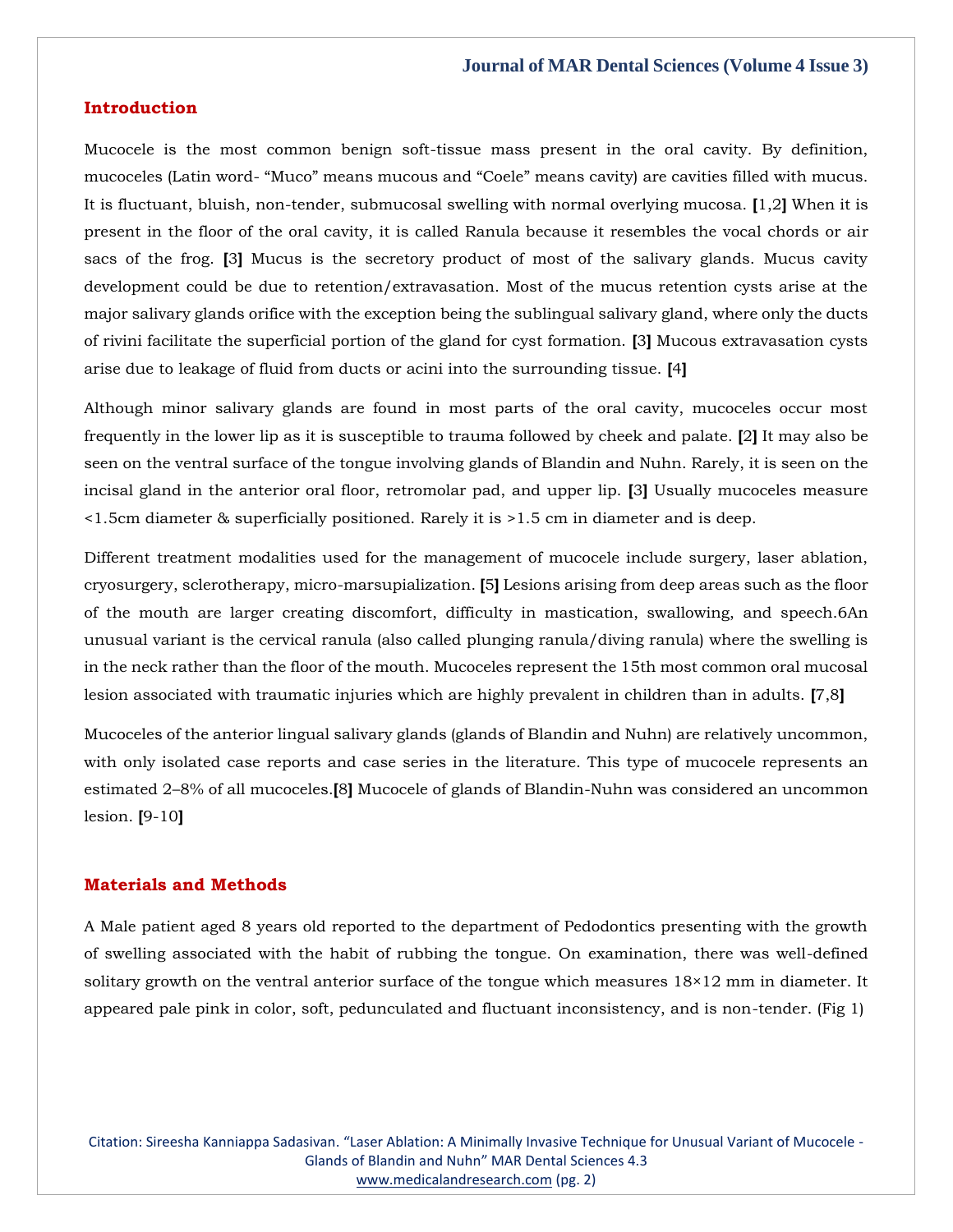

**Figure 1**



**Figure 2**

Citation: Sireesha Kanniappa Sadasivan. "Laser Ablation: A Minimally Invasive Technique for Unusual Variant of Mucocele - Glands of Blandin and Nuhn" MAR Dental Sciences 4.3 [www.medicalandresearch.com](http://www.medicalandresearch.com/) (pg. 3)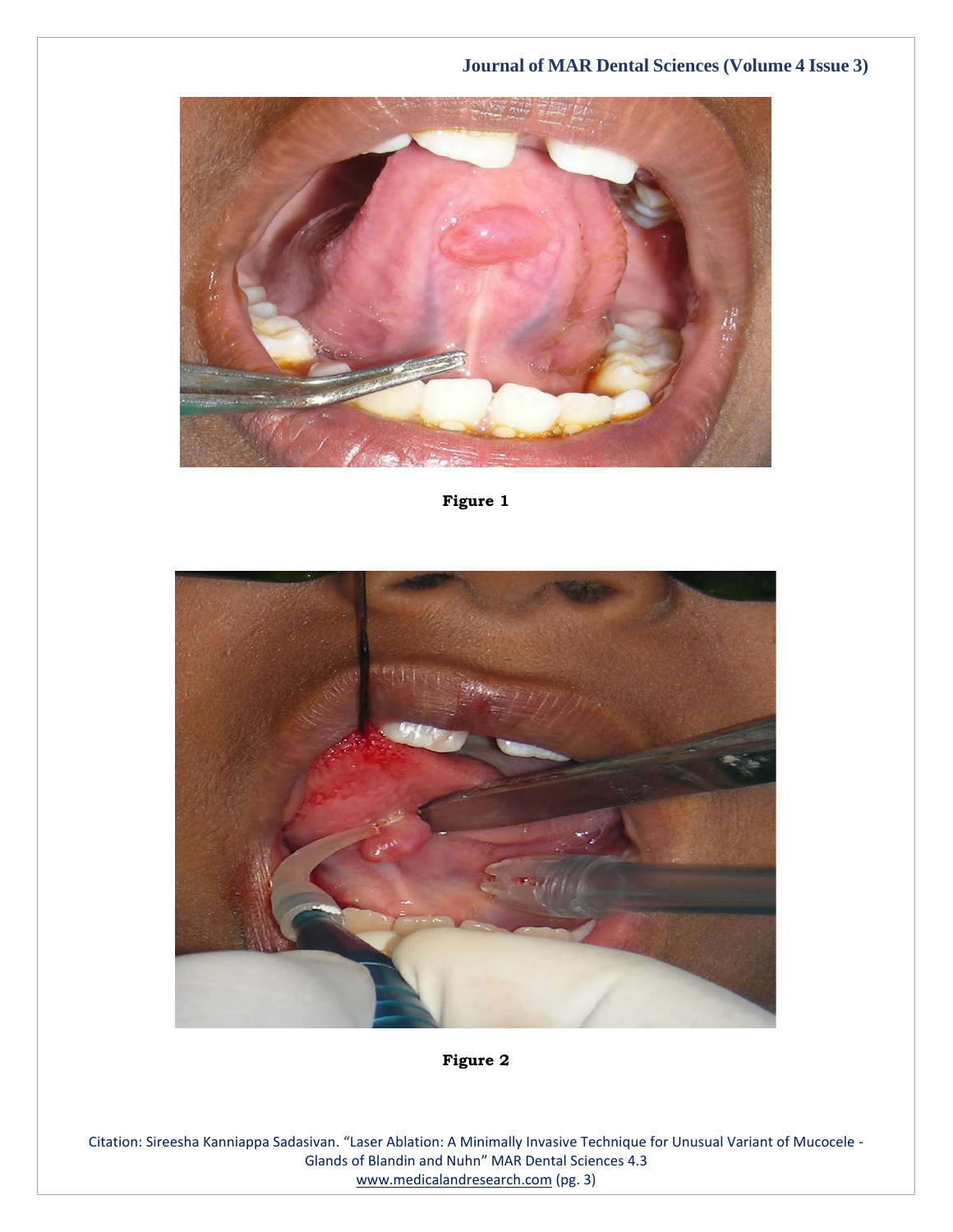

**Figure 3**



**Figure 4**

Citation: Sireesha Kanniappa Sadasivan. "Laser Ablation: A Minimally Invasive Technique for Unusual Variant of Mucocele - Glands of Blandin and Nuhn" MAR Dental Sciences 4.3 [www.medicalandresearch.com](http://www.medicalandresearch.com/) (pg. 4)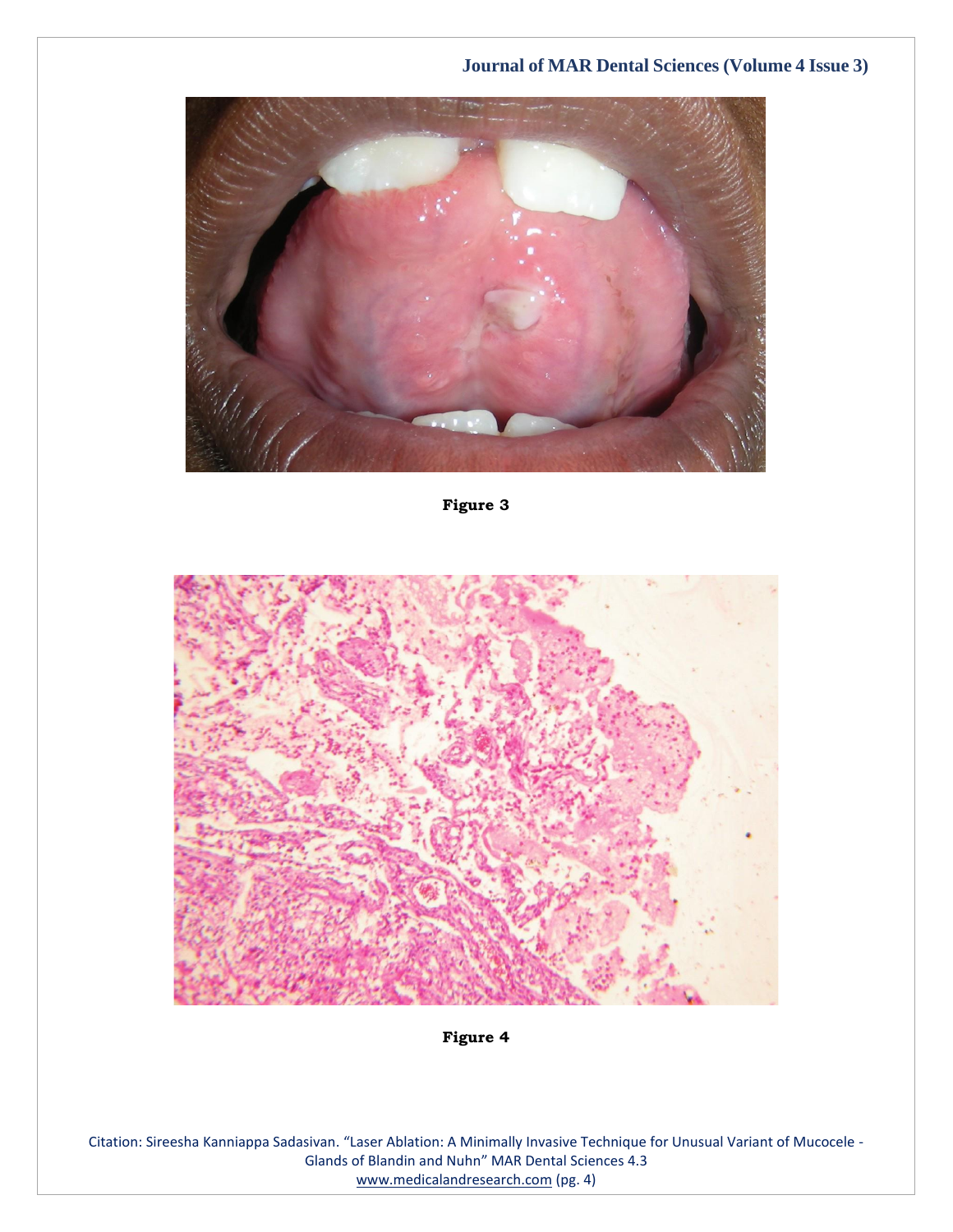After taking the relevant data (demographics, chief complaint, HOPI, medical history, history, family history, associated symptoms, and nature of the swelling) the patient was given a provisional diagnosis as Irritation fibroma, Mucocele, or Pyogenic granuloma. Blood investigation revealed parameters within normal limits.

Preoperative photographs, radiographs, and informed consent were procured before the procedure. Preprocedural preparation was carried out in a controlled area with laser warning signs being properly placed to secure the operating room. The laser was then set up to ensure correct laser function using minimum power and settings and appropriate safety measures using sterile instruments, protective eyewear was followed by both the patient and by the health professionals. The area was disinfected with 0.1% povidine iodine solution. Local anesthesia (1:200000 concentration of lignocaine) was injected.

Diode laser irradiation was performed using 810 nm at a potency of 1.5 W. The laser potency was measured using the power meter. The energy was delivered through an optical fiber producing a resultant spot size on the tissue surface. The irradiation was carried out in the mode of 4 J at 141J/cm2. Irradiation was carried out immediately at a distance of 1mm from the tissue as shown in fig 2.

Clinical healing was well achieved with the appropriate postoperative instructions of not eating hot, spicy foods or irritating the lesion. The patient is advised to gargle with 0.2% Chlorhexidine solution 3 times a day for one week. The patient was continuously monitored with the follow-up visits on the 2nd day, 7th day, 14th day, 21st day, and after 6 months. The patients were instructed to report if there are any signs of change or an elevation of the floor of the mouth. A good healing lesion was observed at the 21st-day follow-up visit as shown in fig 3.

#### **Histopathology**

The excised specimen was then sent for histopathologic examination. The section shows a covering of parakeratinised stratified squamous epithelium which was slightly thickened and separated from the underlying fibrovascular connective tissue. The connective tissue was edematous, showing a mixed inflammatory infiltrate, foamy macrophages, and several dilated and engorged blood vessels. The subepithelial area shows eosinophilic material mucin-like with inflammatory cells within it. The extravasation variety of mucocele consists of granulation tissue lining surrounded by condensation of connective tissue with varying amounts of inflammation and vascular engorgement.

#### **Discussion**

Mucoceles are a bubble or domeshaped swellings with the collection of mucin and are classified histologically as mucus extravasation and mucus retention swellings. Extravasation mucoceles are formed by leaking fluid from surrounding tissue ducts or acini due to trauma. Retention mucocele is

Citation: Sireesha Kanniappa Sadasivan. "Laser Ablation: A Minimally Invasive Technique for Unusual Variant of Mucocele - Glands of Blandin and Nuhn" MAR Dental Sciences 4.3 [www.medicalandresearch.com](http://www.medicalandresearch.com/) (pg. 5)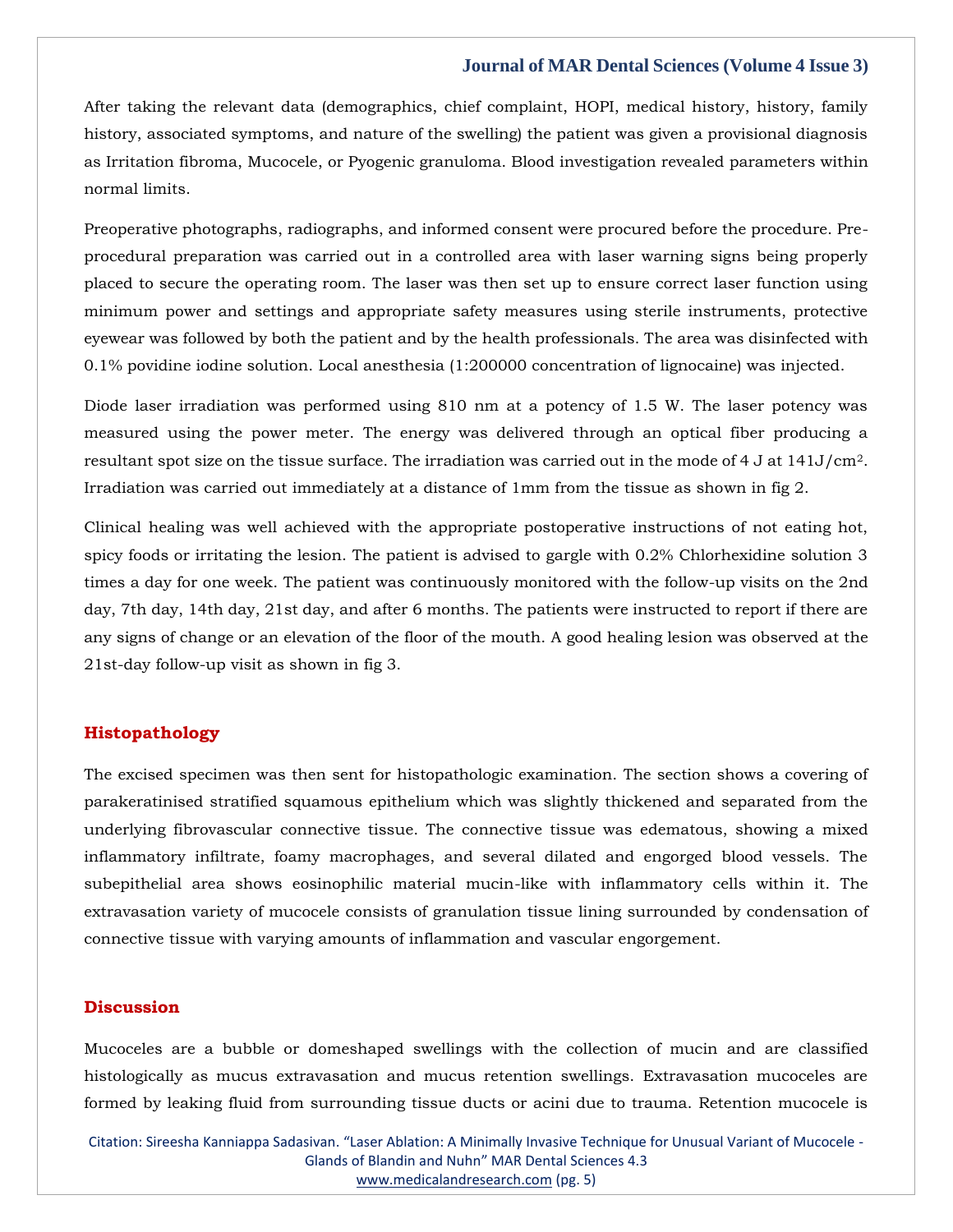formed by the dilation of the salivary duct secondary to salivary gland obstruction or due to a sialolith. Mucoceles range from a few mm to cm in size with pale pink or bluish transparent hue. **[**11, 12**]** The glands of Blandin-Nuhn are a small group of mixed salivary glands with five to seven small duct openings in the oral cavity which are situated on the midline of the ventral tongue. **[**13**]**

Baurmash et al showed that there are three possible approaches to the management of mucoceles. Small superficial lesions are treated conventionally by surgical excision of the lesion making sure to include the associated salivary gland tissue as well as any marginal glands before primary closure. Lesions that are larger and are deep are treated with other techniques like the marsupialization technique by unroofing the lesion. The third procedure involves the dissection of the mucocele along with the mucous glands, which is usually done for moderate-sized lesions. **[**3**]**

The primary objective of performing any procedure is to prevent the recurrence of the lesion. Several other techniques like micro-marsupialization, diode laser ablation, cryosurgery,  $CO<sub>2</sub>$  laser ablation, intralesional corticosteroid injections, and electrocautery are the other techniques used to treat mucoceles to overcome the patient discomfort due to intense surgical procedure and better healing.

Diode laser is a semiconductor device working in concentric serial circles around the homogeneous target tissue through optical fiber with good affinity to hemoglobin and melanin and emit infrared radiation. It works with the mechanism of releasing heat by photothermal process on the absorption of laser energy into target tissue that causes coagulation and carbonization of oral tissues. Its physical properties make it effective to use on both hard and soft tissues of the oral cavity. Risks associated with lasers include delayed healing on increased time of laser application and coagulation necrosis. **[**14, 15**]**

Ramkumar et al treated mucoceles using diode laser at 940 nm at 1.5 W power and achieved successful results. There is also another study by De Falco et al. wherein mucoceles are treated using 800±10nm wavelength with output energy of 1.5 W.16 The use of diode laser therapy as a treatment option for treating Blandin-Nuhn mucocele include painless procedure, bloodless field, less discomfort, quick mucosal healing, absence of sutures resulting minimal scarring and with great patient acceptance, especially in uncooperative children.

#### **Conclusion**

A careful evaluation with appropriate history helps in early identification and better diagnosis of mucocele. Blandin-Nuhn mucoceles being an uncommon salivary gland lesion located on the ventral midline of the tongue, histopathological examination plays a crucial role in supporting the provisional diagnosis. Careful removal of the lesion is the prime factor in preventing the recurrence of the lesion.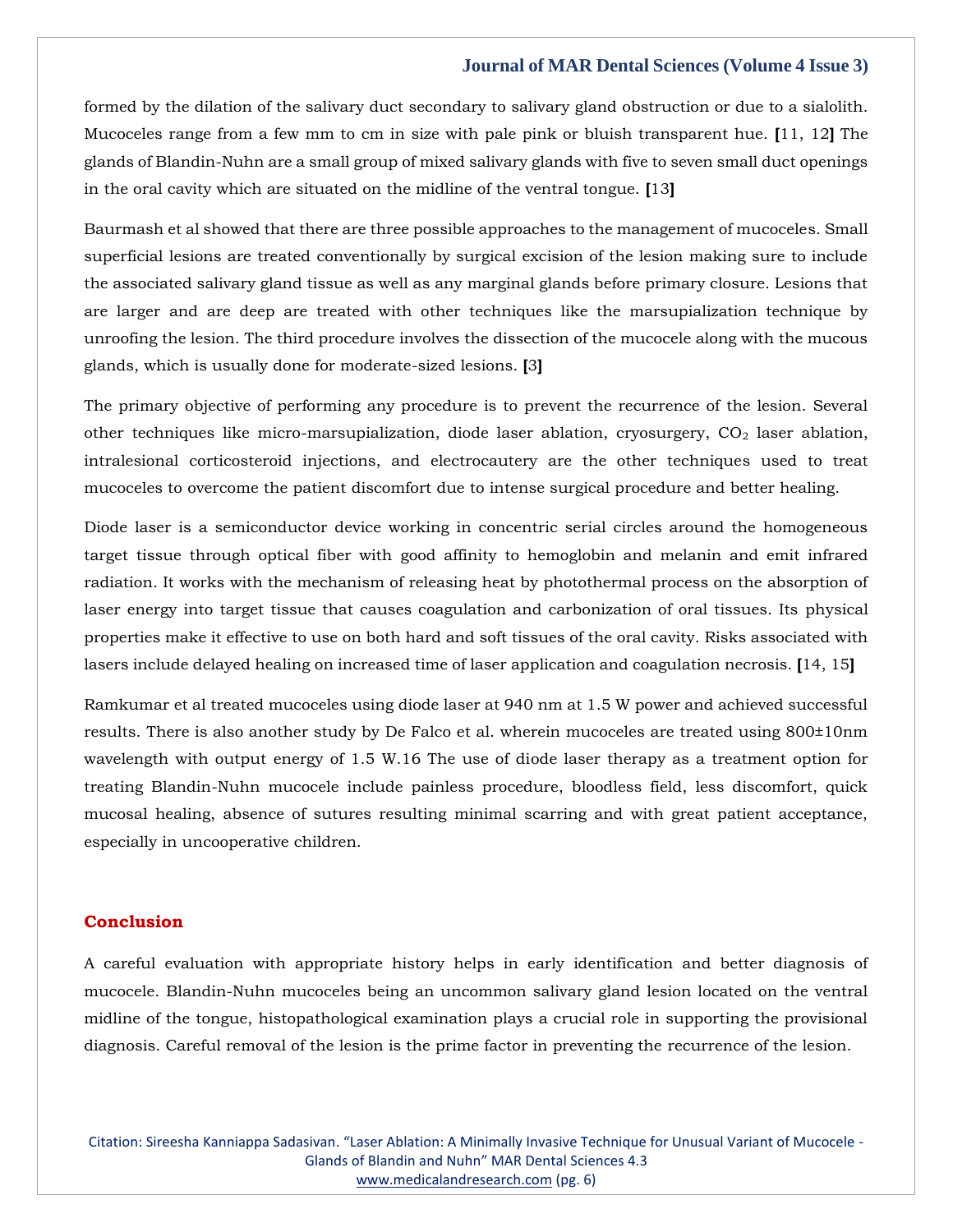#### **References**

1.Martins-filh[o PR, santos T de S, da silva HF, piva MR, Andrade ES, da silva LC. "A clinicopathologic](https://www.google.com/search?q=A+clinicopathologic+review+of+13+of+mucoceles+in+a+pediatric+population&oq=A+clinicopathologic+review+of+13+of+mucoceles+in+a+pediatric+population&aqs=chrome..69i57.410j0j7&sourceid=chrome&ie=UTF-8)  [review of 13 of mucoceles in a pediatric population". quintessence Int 2011; 42: 679](https://www.google.com/search?q=A+clinicopathologic+review+of+13+of+mucoceles+in+a+pediatric+population&oq=A+clinicopathologic+review+of+13+of+mucoceles+in+a+pediatric+population&aqs=chrome..69i57.410j0j7&sourceid=chrome&ie=UTF-8)-85.

2.[Gonsalves WC, Chi AC, Neville BW. "Common oral lesions: part](https://www.google.com/search?q=Common+oral+lesions%3A+part-I.+Superficial+mucosal+lesions+Am+Fam+Physician+2007&sxsrf=AOaemvKN-OSVblNq_crWytms6B6w1fZfcg%3A1640271084118&ei=7IzEYdbLBpbf2roPopifsAs&ved=0ahUKEwjW8bb6lfr0AhWWr1YBHSLMB7YQ4dUDCA4&uact=5&oq=Common+oral+lesions%3A+part-I.+Superficial+mucosal+lesions+Am+Fam+Physician+2007&gs_lcp=Cgdnd3Mtd2l6EAM6BwgjEOoCECdKBAhBGABKBAhGGABQqgVYqgVgzwdoAXACeACAAYUCiAGFApIBAzItMZgBAKABAaABArABCsABAQ&sclient=gws-wiz)-I. Superficial mucosal lesions Am Fam [Physician 2007](https://www.google.com/search?q=Common+oral+lesions%3A+part-I.+Superficial+mucosal+lesions+Am+Fam+Physician+2007&sxsrf=AOaemvKN-OSVblNq_crWytms6B6w1fZfcg%3A1640271084118&ei=7IzEYdbLBpbf2roPopifsAs&ved=0ahUKEwjW8bb6lfr0AhWWr1YBHSLMB7YQ4dUDCA4&uact=5&oq=Common+oral+lesions%3A+part-I.+Superficial+mucosal+lesions+Am+Fam+Physician+2007&gs_lcp=Cgdnd3Mtd2l6EAM6BwgjEOoCECdKBAhBGABKBAhGGABQqgVYqgVgzwdoAXACeACAAYUCiAGFApIBAzItMZgBAKABAaABArABCsABAQ&sclient=gws-wiz)"; 75: 501-7.

3.Baurmash HD. "Mucoceles and ranulas". [J oral Maxillofacial surg 2003: 61: 369-78.](https://www.google.com/search?q=Mucoceles+and+ranulas&sxsrf=AOaemvKqllCNU-OgJ60ql1EI_lwYySo_HQ%3A1640271188903&ei=VI3EYYfKNeOk2roPqNiasAs&ved=0ahUKEwiHxLGslvr0AhVjklYBHSisBrYQ4dUDCA4&uact=5&oq=Mucoceles+and+ranulas&gs_lcp=Cgdnd3Mtd2l6EAMyBwgjEOoCECcyBwgjEOoCECcyBwgjEOoCECcyBwgjEOoCECcyBwgjEOoCECcyBwgjEOoCECcyBwgjEOoCECcyBwgjEOoCECcyBwgjEOoCECcyBwgjEOoCECdKBAhBGABKBAhGGABQvAVYvAVg0wdoAXACeACAAQCIAQCSAQCYAQCgAQGgAQKwAQrAAQE&sclient=gws-wiz)

4.[Baurmash HD. "A case against sublingual gland removal as primary treatment of ranulas". J oral](https://www.google.com/search?q=A+case+against+sublingual+gland+removal+as+primary+treatment+of+ranulas&sxsrf=AOaemvJHuNMLFD4PSdcMyhx0F7f8bSPVUQ%3A1640271219955&ei=c43EYeC8OZCp2roPqbiOsAs&ved=0ahUKEwigwpm7lvr0AhWQlFYBHSmcA7YQ4dUDCA4&uact=5&oq=A+case+against+sublingual+gland+removal+as+primary+treatment+of+ranulas&gs_lcp=Cgdnd3Mtd2l6EAMyBwgjEOoCECcyBwgjEOoCECcyBwgjEOoCECcyBwgjEOoCECcyBwgjEOoCECcyBwgjEOoCECcyBwgjEOoCECcyBwgjEOoCECcyBwgjEOoCECcyBwgjEOoCECdKBAhBGABKBAhGGABQqwVYqwVgjAdoAXACeACAAQCIAQCSAQCYAQCgAQGgAQKwAQrAAQE&sclient=gws-wiz)  [maxillofacial surg 2007:65:117-121.](https://www.google.com/search?q=A+case+against+sublingual+gland+removal+as+primary+treatment+of+ranulas&sxsrf=AOaemvJHuNMLFD4PSdcMyhx0F7f8bSPVUQ%3A1640271219955&ei=c43EYeC8OZCp2roPqbiOsAs&ved=0ahUKEwigwpm7lvr0AhWQlFYBHSmcA7YQ4dUDCA4&uact=5&oq=A+case+against+sublingual+gland+removal+as+primary+treatment+of+ranulas&gs_lcp=Cgdnd3Mtd2l6EAMyBwgjEOoCECcyBwgjEOoCECcyBwgjEOoCECcyBwgjEOoCECcyBwgjEOoCECcyBwgjEOoCECcyBwgjEOoCECcyBwgjEOoCECcyBwgjEOoCECcyBwgjEOoCECdKBAhBGABKBAhGGABQqwVYqwVgjAdoAXACeACAAQCIAQCSAQCYAQCgAQGgAQKwAQrAAQE&sclient=gws-wiz)

5.[Jose SC, Abraham KK, Khosla E. "Blandin and Nuhn mucocele in a pediatric patient"](https://www.google.com/search?q=Blandin+and+Nuhn+mucocele+in+a+pediatric+patient&sxsrf=AOaemvLuCZj8tfSa9jgZz38Jbi1CKo89CA%3A1640271235721&ei=g43EYcOZK5iP2roP88imsAs&ved=0ahUKEwiD59vClvr0AhWYh1YBHXOkCbYQ4dUDCA4&uact=5&oq=Blandin+and+Nuhn+mucocele+in+a+pediatric+patient&gs_lcp=Cgdnd3Mtd2l6EAMyBggAEBYQHjoHCCMQ6gIQJ0oECEEYAEoECEYYAFC8BFi8BGDaBmgBcAJ4AIABhQKIAYUCkgEDMi0xmAEAoAEBoAECsAEKwAEB&sclient=gws-wiz). J Indian Soc [Pedod Prev Dent 2018; 36\(3\): 315-318.](https://www.google.com/search?q=Blandin+and+Nuhn+mucocele+in+a+pediatric+patient&sxsrf=AOaemvLuCZj8tfSa9jgZz38Jbi1CKo89CA%3A1640271235721&ei=g43EYcOZK5iP2roP88imsAs&ved=0ahUKEwiD59vClvr0AhWYh1YBHXOkCbYQ4dUDCA4&uact=5&oq=Blandin+and+Nuhn+mucocele+in+a+pediatric+patient&gs_lcp=Cgdnd3Mtd2l6EAMyBggAEBYQHjoHCCMQ6gIQJ0oECEEYAEoECEYYAFC8BFi8BGDaBmgBcAJ4AIABhQKIAYUCkgEDMi0xmAEAoAEBoAECsAEKwAEB&sclient=gws-wiz)

6.Piazzetta CM, Torres-pereira C, Amenbar JM. "[Micro marsupialisation as an alternative treatment for](https://www.google.com/search?q=Micro+marsupialisation+as+an+alternative+treatment+for+mucocele+in+pediatric+dentistry&sxsrf=AOaemvKH4G9cM0cgORosK6v1oVFRICHUHA%3A1640271252429&ei=lI3EYcPLGd7e2roPkZykqAs&ved=0ahUKEwjD5dfKlvr0AhVer1YBHREOCbUQ4dUDCA4&uact=5&oq=Micro+marsupialisation+as+an+alternative+treatment+for+mucocele+in+pediatric+dentistry&gs_lcp=Cgdnd3Mtd2l6EAM6BwgjEOoCECdKBAhBGABKBAhGGABQpQVYpQVg7QdoAXAAeACAAZ8CiAGfApIBAzItMZgBAKABAaABArABCsABAQ&sclient=gws-wiz)  mucocele in pediatric dentistry"[. Int J pediatric Dent 2011; 17: 1-5.](https://www.google.com/search?q=Micro+marsupialisation+as+an+alternative+treatment+for+mucocele+in+pediatric+dentistry&sxsrf=AOaemvKH4G9cM0cgORosK6v1oVFRICHUHA%3A1640271252429&ei=lI3EYcPLGd7e2roPkZykqAs&ved=0ahUKEwjD5dfKlvr0AhVer1YBHREOCbUQ4dUDCA4&uact=5&oq=Micro+marsupialisation+as+an+alternative+treatment+for+mucocele+in+pediatric+dentistry&gs_lcp=Cgdnd3Mtd2l6EAM6BwgjEOoCECdKBAhBGABKBAhGGABQpQVYpQVg7QdoAXAAeACAAZ8CiAGfApIBAzItMZgBAKABAaABArABCsABAQ&sclient=gws-wiz)

7[.Kusama M, Itoh H, Matsumoto K, Wang J, Noguchi T.](https://www.google.com/search?q=Mucocele+of+the+glands+of+Blandin-Nuhn%3A+Clinical+and+histopathologic+analysis+of+26+cases&sxsrf=AOaemvIK9dEdTv-1zQi9i0h32ln_d88kZg%3A1640271268578&ei=pI3EYcfEIrzb2roPp-GCsAs&ved=0ahUKEwjHprHSlvr0AhW8rVYBHaewALYQ4dUDCA4&uact=5&oq=Mucocele+of+the+glands+of+Blandin-Nuhn%3A+Clinical+and+histopathologic+analysis+of+26+cases&gs_lcp=Cgdnd3Mtd2l6EAM6BwgjEOoCECdKBAhBGABKBAhGGABQxQVYxQVgkAhoAXABeACAAf0BiAH9AZIBAzItMZgBAKABAaABArABCsABAQ&sclient=gws-wiz) "Mucocele of the glands of Blandin-Nuhn: [Clinical and histopathologic analysis of 26 cases](https://www.google.com/search?q=Mucocele+of+the+glands+of+Blandin-Nuhn%3A+Clinical+and+histopathologic+analysis+of+26+cases&sxsrf=AOaemvIK9dEdTv-1zQi9i0h32ln_d88kZg%3A1640271268578&ei=pI3EYcfEIrzb2roPp-GCsAs&ved=0ahUKEwjHprHSlvr0AhW8rVYBHaewALYQ4dUDCA4&uact=5&oq=Mucocele+of+the+glands+of+Blandin-Nuhn%3A+Clinical+and+histopathologic+analysis+of+26+cases&gs_lcp=Cgdnd3Mtd2l6EAM6BwgjEOoCECdKBAhBGABKBAhGGABQxQVYxQVgkAhoAXABeACAAf0BiAH9AZIBAzItMZgBAKABAaABArABCsABAQ&sclient=gws-wiz)". Oral Surg Oral Med Oral Pathol Oral Radiol [Endod.2003; 95: 467-70.](https://www.google.com/search?q=Mucocele+of+the+glands+of+Blandin-Nuhn%3A+Clinical+and+histopathologic+analysis+of+26+cases&sxsrf=AOaemvIK9dEdTv-1zQi9i0h32ln_d88kZg%3A1640271268578&ei=pI3EYcfEIrzb2roPp-GCsAs&ved=0ahUKEwjHprHSlvr0AhW8rVYBHaewALYQ4dUDCA4&uact=5&oq=Mucocele+of+the+glands+of+Blandin-Nuhn%3A+Clinical+and+histopathologic+analysis+of+26+cases&gs_lcp=Cgdnd3Mtd2l6EAM6BwgjEOoCECdKBAhBGABKBAhGGABQxQVYxQVgkAhoAXABeACAAf0BiAH9AZIBAzItMZgBAKABAaABArABCsABAQ&sclient=gws-wiz)

8.Eversole LR. "Oral sialocysts"[. Arch Otolaryngol Head Neck Surg. 1987; 113: 51-6.](https://www.google.com/search?q=Oral+sialocysts&sxsrf=AOaemvJiaWwGrh8Bhww_GqyM3xjBy9ArPw%3A1640271287046&ei=t43EYYL6AfPd2roPsJqQsAs&ved=0ahUKEwjCsZjblvr0AhXzrlYBHTANBLYQ4dUDCA4&uact=5&oq=Oral+sialocysts&gs_lcp=Cgdnd3Mtd2l6EAMyBwgjEOoCECcyBwgjEOoCECcyBwgjEOoCECcyBwgjEOoCECcyBwgjEOoCECcyBwgjEOoCECcyBwgjEOoCECcyBwgjEOoCECcyBwgjEOoCECcyBwgjEOoCECdKBAhBGABKBAhGGABQogVYogVgywdoAXAAeACAAQCIAQCSAQCYAQCgAQGgAQKwAQrAAQE&sclient=gws-wiz)

9.Tandler B, Pinkstaff CA, Riva A. "[Ultrastructure and histochemistry of human anterior lingual salivary](https://www.google.com/search?q=Ultrastructure+and+histochemistry+of+human+anterior+lingual+salivary+glands&sxsrf=AOaemvLPsQ_TnZE4h6o2K1GDkT5p3BwvxA%3A1640271308895&ei=zI3EYezqNdPj2roP-P-psAs&ved=0ahUKEwjsgM7llvr0AhXTsVYBHfh_CrYQ4dUDCA4&uact=5&oq=Ultrastructure+and+histochemistry+of+human+anterior+lingual+salivary+glands&gs_lcp=Cgdnd3Mtd2l6EAMyBwgjEOoCECcyBwgjEOoCECcyBwgjEOoCECcyBwgjEOoCECcyBwgjEOoCECcyBwgjEOoCECcyBwgjEOoCECcyBwgjEOoCECcyBwgjEOoCECcyBwgjEOoCECdKBAhBGABKBAhGGABQ1AVY1AVg3AdoAXACeACAAQCIAQCSAQCYAQCgAQGgAQKwAQrAAQE&sclient=gws-wiz)  glands" [\(glands of Blandin & Nuhn\) Anat Rec. 1994; 240: 167](https://www.google.com/search?q=Ultrastructure+and+histochemistry+of+human+anterior+lingual+salivary+glands&sxsrf=AOaemvLPsQ_TnZE4h6o2K1GDkT5p3BwvxA%3A1640271308895&ei=zI3EYezqNdPj2roP-P-psAs&ved=0ahUKEwjsgM7llvr0AhXTsVYBHfh_CrYQ4dUDCA4&uact=5&oq=Ultrastructure+and+histochemistry+of+human+anterior+lingual+salivary+glands&gs_lcp=Cgdnd3Mtd2l6EAMyBwgjEOoCECcyBwgjEOoCECcyBwgjEOoCECcyBwgjEOoCECcyBwgjEOoCECcyBwgjEOoCECcyBwgjEOoCECcyBwgjEOoCECcyBwgjEOoCECcyBwgjEOoCECdKBAhBGABKBAhGGABQ1AVY1AVg3AdoAXACeACAAQCIAQCSAQCYAQCgAQGgAQKwAQrAAQE&sclient=gws-wiz)–77.

10.Harrison JD. "Salivary mucoceles"[. Oral Surg Oral Med Oral Pathol. 1975; 39: 268](https://www.google.com/search?q=Salivary+mucoceles&sxsrf=AOaemvKKaaRdKVno4L4pvCFvjfst7IG0_Q%3A1640271328016&ei=4I3EYbg_juTaug_JwoywCw&ved=0ahUKEwi4r93ulvr0AhUOslYBHUkhA7YQ4dUDCA4&uact=5&oq=Salivary+mucoceles&gs_lcp=Cgdnd3Mtd2l6EAMyBQgAEIAEMgUIABCABDIGCAAQFhAeMgYIABAWEB4yBggAEBYQHjIGCAAQFhAeMgYIABAWEB4yCAgAEBYQChAeOgcIIxDqAhAnSgQIQRgASgQIRhgAUKAFWKAFYLcHaAFwAHgAgAHsAYgB7AGSAQMyLTGYAQCgAQGgAQKwAQrAAQE&sclient=gws-wiz)–78.

11[.1B.W. Neville, D. D. Damm, M. Allen, and J. E. Bouqot, Eds.,](https://www.google.com/search?q=Oral+and+Maxillofacial+Pathology%2C+Saunders%2C+Philadelphia%2C+Pa%2C+USA%2C+2nd+edition&sxsrf=AOaemvIgNB4vh2EG1RPuouwefZozsR_cvw%3A1640271341408&ei=7Y3EYcGbGNDm2roPzb29sAs&ved=0ahUKEwiBxo71lvr0AhVQs1YBHc1eD7YQ4dUDCA4&uact=5&oq=Oral+and+Maxillofacial+Pathology%2C+Saunders%2C+Philadelphia%2C+Pa%2C+USA%2C+2nd+edition&gs_lcp=Cgdnd3Mtd2l6EAMyBwgjEOoCECcyBwgjEOoCECcyBwgjEOoCECcyBwgjEOoCECcyBwgjEOoCECcyBwgjEOoCECcyBwgjEOoCECcyBwgjEOoCECcyBwgjEOoCECcyBwgjEOoCECdKBAhBGABKBAhGGABQ1wVY1wVgsAdoAXACeACAAQCIAQCSAQCYAQCgAQGgAQKwAQrAAQE&sclient=gws-wiz) "Oral and Maxillofacial Pathology, [Saunders, Philadelphia, Pa, USA, 2nd edition](https://www.google.com/search?q=Oral+and+Maxillofacial+Pathology%2C+Saunders%2C+Philadelphia%2C+Pa%2C+USA%2C+2nd+edition&sxsrf=AOaemvIgNB4vh2EG1RPuouwefZozsR_cvw%3A1640271341408&ei=7Y3EYcGbGNDm2roPzb29sAs&ved=0ahUKEwiBxo71lvr0AhVQs1YBHc1eD7YQ4dUDCA4&uact=5&oq=Oral+and+Maxillofacial+Pathology%2C+Saunders%2C+Philadelphia%2C+Pa%2C+USA%2C+2nd+edition&gs_lcp=Cgdnd3Mtd2l6EAMyBwgjEOoCECcyBwgjEOoCECcyBwgjEOoCECcyBwgjEOoCECcyBwgjEOoCECcyBwgjEOoCECcyBwgjEOoCECcyBwgjEOoCECcyBwgjEOoCECcyBwgjEOoCECdKBAhBGABKBAhGGABQ1wVY1wVgsAdoAXACeACAAQCIAQCSAQCYAQCgAQGgAQKwAQrAAQE&sclient=gws-wiz)", 2002.

12[.Kumaresan R, Karthikeyan P, Mohammed F, Thapasum Fairozekhan A.](https://www.google.com/search?q=A+novel+technique+for+the+management+of+blandin-nuhn+mucocele%3A+a+case+report&sxsrf=AOaemvJvtYXgB0tPB6rQHfCEBMUVNNYcXA%3A1640271358692&ei=_o3EYaq-KfPh2roPquSRsAs&ved=0ahUKEwiqta39lvr0AhXzsFYBHSpyBLYQ4dUDCA4&uact=5&oq=A+novel+technique+for+the+management+of+blandin-nuhn+mucocele%3A+a+case+report&gs_lcp=Cgdnd3Mtd2l6EAMyBwgjEOoCECcyBwgjEOoCECcyBwgjEOoCECcyBwgjEOoCECcyBwgjEOoCECcyBwgjEOoCECcyBwgjEOoCECcyBwgjEOoCECcyBwgjEOoCECcyBwgjEOoCECdKBAhBGABKBAhGGABQjwVYjwVggwdoAXACeACAAQCIAQCSAQCYAQCgAQGgAQKwAQrAAQE&sclient=gws-wiz) "A novel technique for the [management of blandin-nuhn mucocele: a case report](https://www.google.com/search?q=A+novel+technique+for+the+management+of+blandin-nuhn+mucocele%3A+a+case+report&sxsrf=AOaemvJvtYXgB0tPB6rQHfCEBMUVNNYcXA%3A1640271358692&ei=_o3EYaq-KfPh2roPquSRsAs&ved=0ahUKEwiqta39lvr0AhXzsFYBHSpyBLYQ4dUDCA4&uact=5&oq=A+novel+technique+for+the+management+of+blandin-nuhn+mucocele%3A+a+case+report&gs_lcp=Cgdnd3Mtd2l6EAMyBwgjEOoCECcyBwgjEOoCECcyBwgjEOoCECcyBwgjEOoCECcyBwgjEOoCECcyBwgjEOoCECcyBwgjEOoCECcyBwgjEOoCECcyBwgjEOoCECcyBwgjEOoCECdKBAhBGABKBAhGGABQjwVYjwVggwdoAXACeACAAQCIAQCSAQCYAQCgAQGgAQKwAQrAAQE&sclient=gws-wiz)". Int J Clin Pediatr Dent 2013; 6(3): 201-204.

13[.Graillon N, Mage C, Le Roux MK, Scemama U, Chossegros C, Foletti JM:](https://www.google.com/search?q=%E2%80%9CMucoceles+of+the+anterior+ventral+surface+of+the+tongue+and+the+glands+of+Blandin-Nuhn%3A+5+cases&sxsrf=AOaemvIOy4qojxTamiNbqS2dFmFElif5LQ%3A1640271374652&ei=Do7EYcWWJ-jd2roPycqrsAs&ved=0ahUKEwjF1fuEl_r0AhXorlYBHUnlCrYQ4dUDCA4&uact=5&oq=%E2%80%9CMucoceles+of+the+anterior+ventral+surface+of+the+tongue+and+the+glands+of+Blandin-Nuhn%3A+5+cases&gs_lcp=Cgdnd3Mtd2l6EAM6BwgjEOoCECdKBAhBGABKBAhGGABQggZYggZgrwhoAXAAeACAAYACiAGAApIBAzItMZgBAKABAaABArABCsABAQ&sclient=gws-wiz) "Mucoceles of the anterior [ventral surface of the tongue and the glands of Blandin-Nuhn: 5 cases](https://www.google.com/search?q=%E2%80%9CMucoceles+of+the+anterior+ventral+surface+of+the+tongue+and+the+glands+of+Blandin-Nuhn%3A+5+cases&sxsrf=AOaemvIOy4qojxTamiNbqS2dFmFElif5LQ%3A1640271374652&ei=Do7EYcWWJ-jd2roPycqrsAs&ved=0ahUKEwjF1fuEl_r0AhXorlYBHUnlCrYQ4dUDCA4&uact=5&oq=%E2%80%9CMucoceles+of+the+anterior+ventral+surface+of+the+tongue+and+the+glands+of+Blandin-Nuhn%3A+5+cases&gs_lcp=Cgdnd3Mtd2l6EAM6BwgjEOoCECdKBAhBGABKBAhGGABQggZYggZgrwhoAXAAeACAAYACiAGAApIBAzItMZgBAKABAaABArABCsABAQ&sclient=gws-wiz)". J Stomatol Oral Maxillofac Surg. [2019, 120: 509-512.](https://www.google.com/search?q=%E2%80%9CMucoceles+of+the+anterior+ventral+surface+of+the+tongue+and+the+glands+of+Blandin-Nuhn%3A+5+cases&sxsrf=AOaemvIOy4qojxTamiNbqS2dFmFElif5LQ%3A1640271374652&ei=Do7EYcWWJ-jd2roPycqrsAs&ved=0ahUKEwjF1fuEl_r0AhXorlYBHUnlCrYQ4dUDCA4&uact=5&oq=%E2%80%9CMucoceles+of+the+anterior+ventral+surface+of+the+tongue+and+the+glands+of+Blandin-Nuhn%3A+5+cases&gs_lcp=Cgdnd3Mtd2l6EAM6BwgjEOoCECdKBAhBGABKBAhGGABQggZYggZgrwhoAXAAeACAAYACiAGAApIBAzItMZgBAKABAaABArABCsABAQ&sclient=gws-wiz)

14[.Romeo U, Palaia G, Tenore G, Vecchio AD, Nammour S.](https://www.google.com/search?q=Excision+of+oral+mucocele+by+different+wavelength+lasers&sxsrf=AOaemvINjGt_cOgTUhaTLa0XeNSAny6MSg%3A1640271391183&ei=H47EYdDGCsXR2roPrOWcsAs&ved=0ahUKEwiQ0uyMl_r0AhXFqFYBHawyB7YQ4dUDCA4&uact=5&oq=Excision+of+oral+mucocele+by+different+wavelength+lasers&gs_lcp=Cgdnd3Mtd2l6EAMyBwgjEOoCECcyBwgjEOoCECcyBwgjEOoCECcyBwgjEOoCECcyBwgjEOoCECcyBwgjEOoCECcyBwgjEOoCECcyBwgjEOoCECcyBwgjEOoCECcyBwgjEOoCECdKBAhBGABKBAhGGABQowJYowJghARoAXACeACAAQCIAQCSAQCYAQCgAQGgAQKwAQrAAQE&sclient=gws-wiz) "Excision of oral mucocele by different wavelength lasers"[. Indian J Dent Res 2013; 24: 211-5.](https://www.google.com/search?q=Excision+of+oral+mucocele+by+different+wavelength+lasers&sxsrf=AOaemvINjGt_cOgTUhaTLa0XeNSAny6MSg%3A1640271391183&ei=H47EYdDGCsXR2roPrOWcsAs&ved=0ahUKEwiQ0uyMl_r0AhXFqFYBHawyB7YQ4dUDCA4&uact=5&oq=Excision+of+oral+mucocele+by+different+wavelength+lasers&gs_lcp=Cgdnd3Mtd2l6EAMyBwgjEOoCECcyBwgjEOoCECcyBwgjEOoCECcyBwgjEOoCECcyBwgjEOoCECcyBwgjEOoCECcyBwgjEOoCECcyBwgjEOoCECcyBwgjEOoCECcyBwgjEOoCECdKBAhBGABKBAhGGABQowJYowJghARoAXACeACAAQCIAQCSAQCYAQCgAQGgAQKwAQrAAQE&sclient=gws-wiz)

15[.Ramkumar S, Ramkumar L, Malathi N, and Suganya R.](https://www.google.com/search?q=Excision+of+Mucocele+Using+Diode+Laser+in+Lower+Lip&sxsrf=AOaemvJ4tHvKIS_pA6oDZz9bEP4QurJUkw%3A1640271406537&ei=Lo7EYbbXH4ul2roPyL2TsAs&ved=0ahUKEwi2ppWUl_r0AhWLklYBHcjeBLYQ4dUDCA4&uact=5&oq=Excision+of+Mucocele+Using+Diode+Laser+in+Lower+Lip&gs_lcp=Cgdnd3Mtd2l6EAMyBwgjEOoCECcyBwgjEOoCECcyBwgjEOoCECcyBwgjEOoCECcyBwgjEOoCECcyBwgjEOoCECcyBwgjEOoCECcyBwgjEOoCECcyBwgjEOoCECcyBwgjEOoCECdKBAhBGABKBAhGGABQ7QVY7QVgjghoAXAAeACAAQCIAQCSAQCYAQCgAQGgAQKwAQrAAQE&sclient=gws-wiz) "Excision of Mucocele Using Diode Laser in Lower Lip"[. Case Reports in Dentistry 2016; 1-4.](https://www.google.com/search?q=Excision+of+Mucocele+Using+Diode+Laser+in+Lower+Lip&sxsrf=AOaemvJ4tHvKIS_pA6oDZz9bEP4QurJUkw%3A1640271406537&ei=Lo7EYbbXH4ul2roPyL2TsAs&ved=0ahUKEwi2ppWUl_r0AhWLklYBHcjeBLYQ4dUDCA4&uact=5&oq=Excision+of+Mucocele+Using+Diode+Laser+in+Lower+Lip&gs_lcp=Cgdnd3Mtd2l6EAMyBwgjEOoCECcyBwgjEOoCECcyBwgjEOoCECcyBwgjEOoCECcyBwgjEOoCECcyBwgjEOoCECcyBwgjEOoCECcyBwgjEOoCECcyBwgjEOoCECcyBwgjEOoCECdKBAhBGABKBAhGGABQ7QVY7QVgjghoAXAAeACAAQCIAQCSAQCYAQCgAQGgAQKwAQrAAQE&sclient=gws-wiz)

Citation: Sireesha Kanniappa Sadasivan. "Laser Ablation: A Minimally Invasive Technique for Unusual Variant of Mucocele - Glands of Blandin and Nuhn" MAR Dental Sciences 4.3 [www.medicalandresearch.com](http://www.medicalandresearch.com/) (pg. 7)